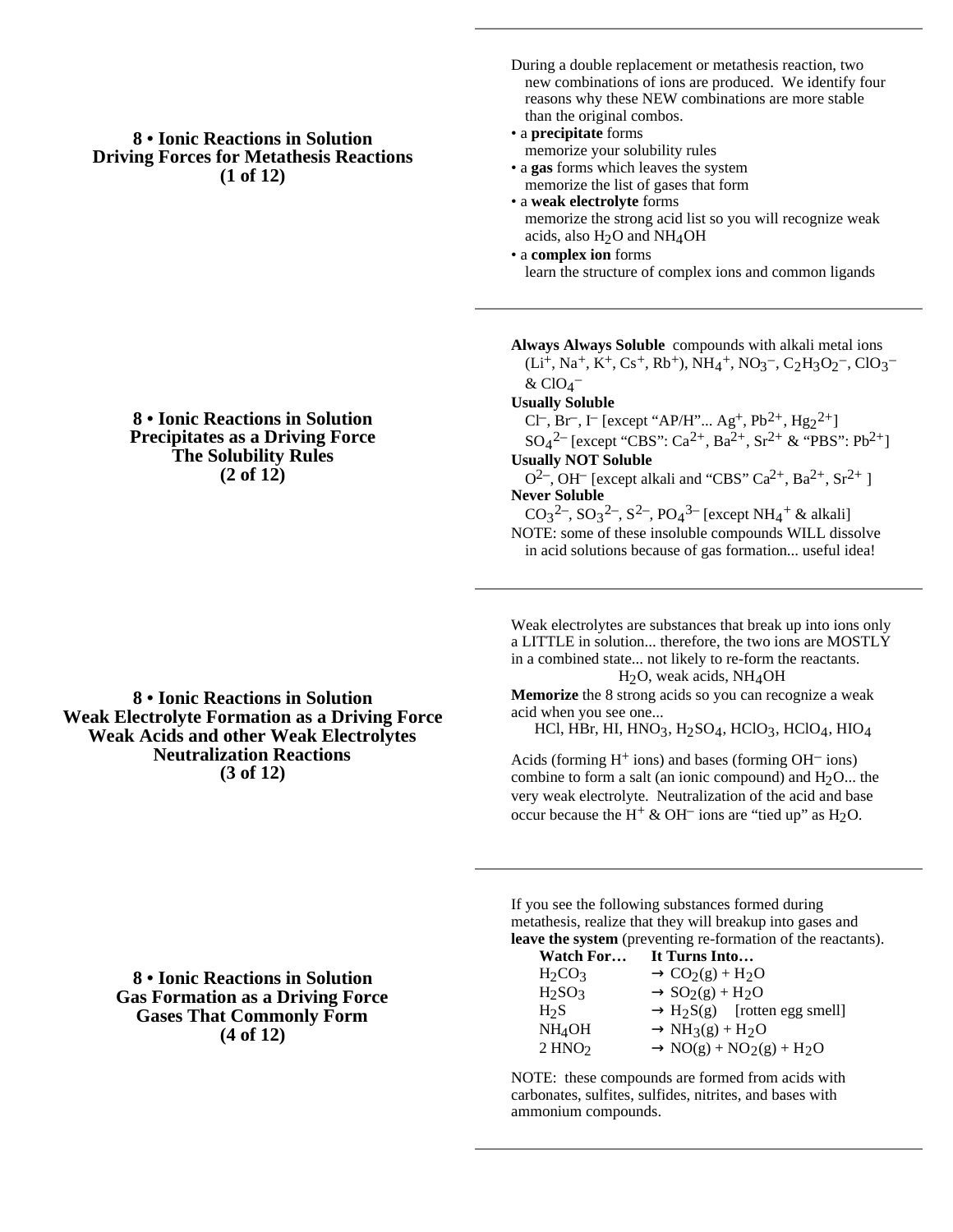**8 • Ionic Reactions in Solution Preparation of Salts (5 of 12)**

If you want to make the ionic compound, **XY**, you mix  $AY + XB$  to make  $XY + AB$ Either **XY** or AB need to drive the reaction (ppt, gas, etc.)

You may need to do this in **two** steps... make a carbonate (or sulfite, sulfide, hydroxide or oxide) of the cation (+ ion) you need and then react it with an acid that has the proper anion.

## **The Practical Side:**

Keep in mind how you could recover the product you want... could you filter the product mixture? Do you want what is in the filter paper or what is in the filtrate? If you need the filtrate, you need to be careful not to have excess ions in it.

Gas formation is a very strong driving force... even compounds that exist as insoluble solids will react (slowly) to form gases because gases leave the system and CANNOT re-form reactants.

 $CaCO<sub>3</sub>(s) + 2HCl$   $CO<sub>2</sub>(g) + H<sub>2</sub>O + Ca<sup>2+</sup> + 2 Cl<sup>-</sup>$ The tendency to **form**  $H_2O$  is very strong. Insoluble oxides will react with acids.

 $ZnO(s) + 2HCl$   $Zn^{2+} + 2Cl^- + H_2O$ Sometimes, one insoluble solid can change into another even **MORE insoluble solid**... but you need more than the solubility rules to predict this (you need  $K_{\rm SD}$ 's).

 $AgCl(s) + Br^ AgBr(s) + Cl^-$ 

**Percent** means "parts per 100" 96% means  $\frac{96}{100}$ , that is, 96 out of every 100. Weight Percent (w/w) means  $\frac{96g}{100g}$ ... (w/v) means  $\frac{96g}{100mL}$ **ppm** means "parts per million" 96 ppm means  $\frac{96}{1000000}$ , 96 out of every 1 million. **ppb** means "parts per billion"

96 ppb means  $\frac{96}{100000000}$  96 out of every BILLION!

Real chemistry often deals with testing what is in a particular reaction mixture, environmental sample, etc. Stoichiometry is used to analyze the compositions.

- You can **precipitate** an ion you are interested in, **filter** the precipitate and then determine from its mass the amount of compound in the original sample.
- You can **burn** a sample and collect the combustion products ( $CO<sub>2</sub> \& H<sub>2</sub>O$ ) to determine the amount of C and H in the original sample.
- You can carefully measure the **volumes** of solutions used during a titration. The endpoint must have some sort of indicator to allow you to recognize when the correct amounts of reactants have been added.

**8 • Ionic Reactions in Solution Comparing Driving Forces (6 of 12)**

**8 • Ionic Reactions in Solution More Concentration Units Weight Percent, ppm, and ppb (7 of 12)**

**8 • Ionic Reactions in Solution Chemical Analyses Precipitations, Combustions, and Titrations (8 of 12)**